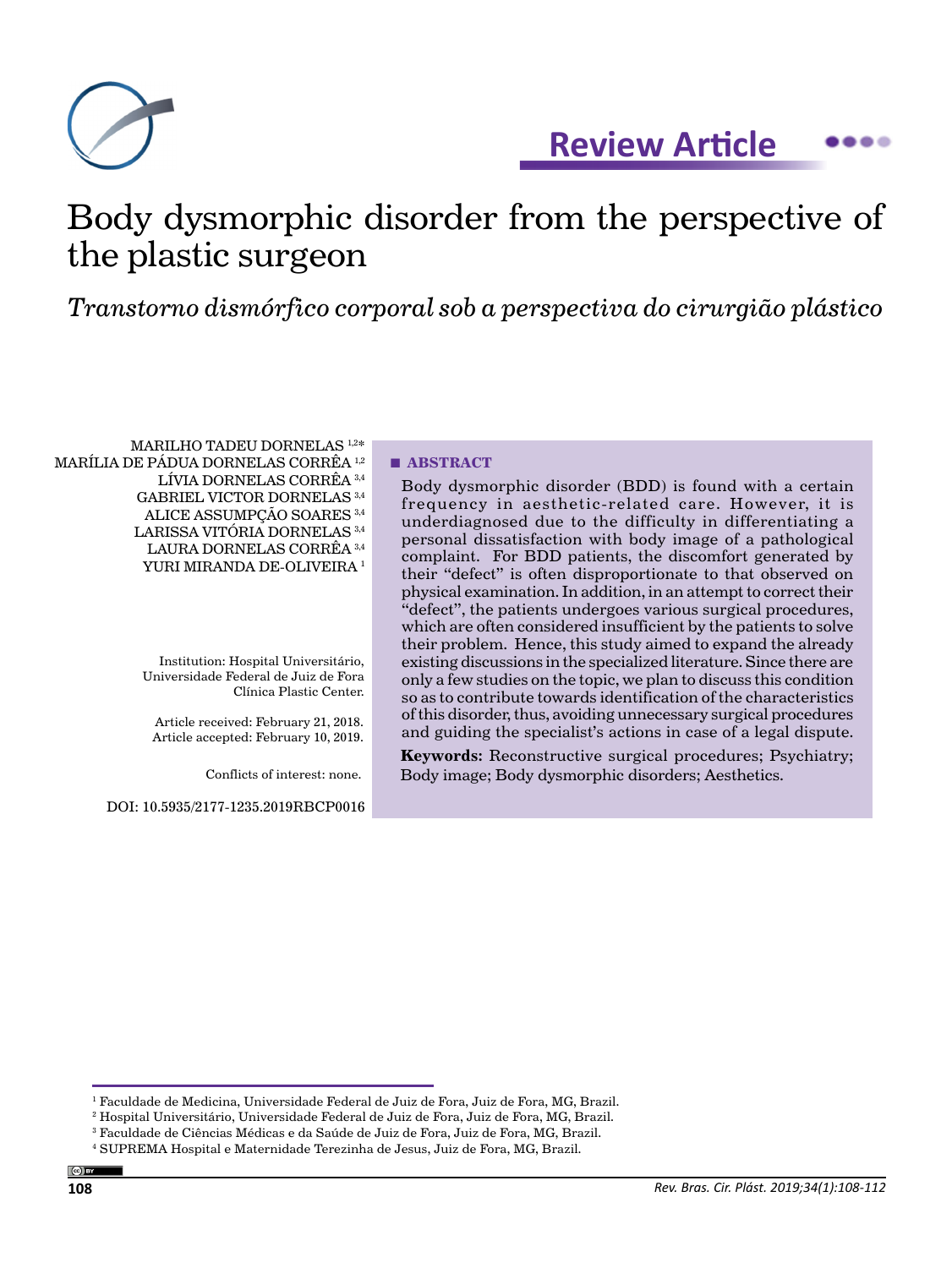#### **■ RESUMO**

O transtorno dismórfico corporal é encontrado com uma certa frequência nos atendimentos relacionados à estética. Entretanto, permanece subdiagnosticado devido à dificuldade de diferenciar uma insatisfação pessoal natural com a imagem corporal de uma queixa patológica. Para os pacientes com TDC, o incômodo gerado pelo seu "defeito" costuma ser desproporcional ao que observamos no exame físico. Além disso, na tentativa de corrigir aquilo que não lhe agrada, ele se submete a diversos procedimentos cirúrgicos que, em grande parte das vezes, considerará insuficiente para a resolução do seu problema. Nesse sentido, buscamos, com este trabalho, ampliar as discussões já existentes na literatura especializada. Assim, assumindo a escassa bibliografia, tencionamos, além de construir discussões acerca dessa afecção, o que pode contribuir para a identificação dos traços desse transtorno, evitando, por conseguinte, a realização de procedimentos cirúrgicos desnecessários e nortear as ações do especialista no que diz respeito à possibilidade de uma disputa judicial.

**Descritores:** Procedimentos cirúrgicos reconstrutivos; Psiquiatria; Imagem corporal; Transtornos dismórficos corporais; Estética.

# **INTRODUCTION**

The search for beauty or attractive appearance to others seems to be the object of fascination for humanity. Although it involves stereotypes that vary according to cultural standards, the notion of beauty, a dynamic concept of quest for perfection, may at some point, approach what has been termed psychic disorder, as already described by studies conducted in the area of psychiatry.

When we made a historical incursion, we realized that while endemic diseases and pests decimated a large number of people, obesity prevailed, as a synonym for health and well-being. Currently, we are observing a movement contrary to this perception, whose presuppositions show the supremacy of slenderness, i.e., being slim is considered beautiful. In this new context, delimiting the thin line between personal desire for aesthetic improvement and body dysmorphia can be a difficult task $^{\rm l}$ .

In the literature, dysmorphophobia was first described by Morsellini in 18862 . However, in Pitanguy et al.3 referred to this term in 1976 in Brazilian literature. Dysmorphophobia is also known as the eponym of the Quasimodo Complex<sup>4</sup> and more recently as body dysmorphic disorder (BDD); dysmorphophobia was established as a disease in Volume III of the *Diagnostic and Statistical Manual of Mental Disorders* of 1987 (DSM-III-R) and is reported as *"Body Dysmorphic*  Disorder" in the current DSM V, published in 2013<sup>5</sup>.

In clinical practice, we observed that the patients affected by BDD present extreme dissatisfaction with their appearance, which translates into intense suffering. We also found reports of functional impairments in social and work life, high levels of stress and comorbidities. These factors contribute to the constant search for aesthetic procedures, culminating in mostly poor results $4,6,7$ .

We understand that when performing physical examination, specialists often notice minimal or nonexistent changes. From this viewpoint, it is up to the surgeon to identify the patient's type of disorder and to refer him, if necessary, to the psychiatrist. We emphasize, however, that in most cases this type of psychopathology may go unnoticed, and the professional should, therefore, try to protect himself against possible legal disputes<sup>8</sup>. This is the reason of this study.

Thus, on the basis of extensive research and clinical experience, we will try to develop the ideas presented here, with the intention of collaborating with the mosaic of studies carried out in the plastic surgery research field.

#### **OBJECTIVE**

In this study, we intend to demonstrate the relevance of BDD relevance in patients seeking plastic surgery services and to focus the attention of the physician on this condition, that is often forgotten.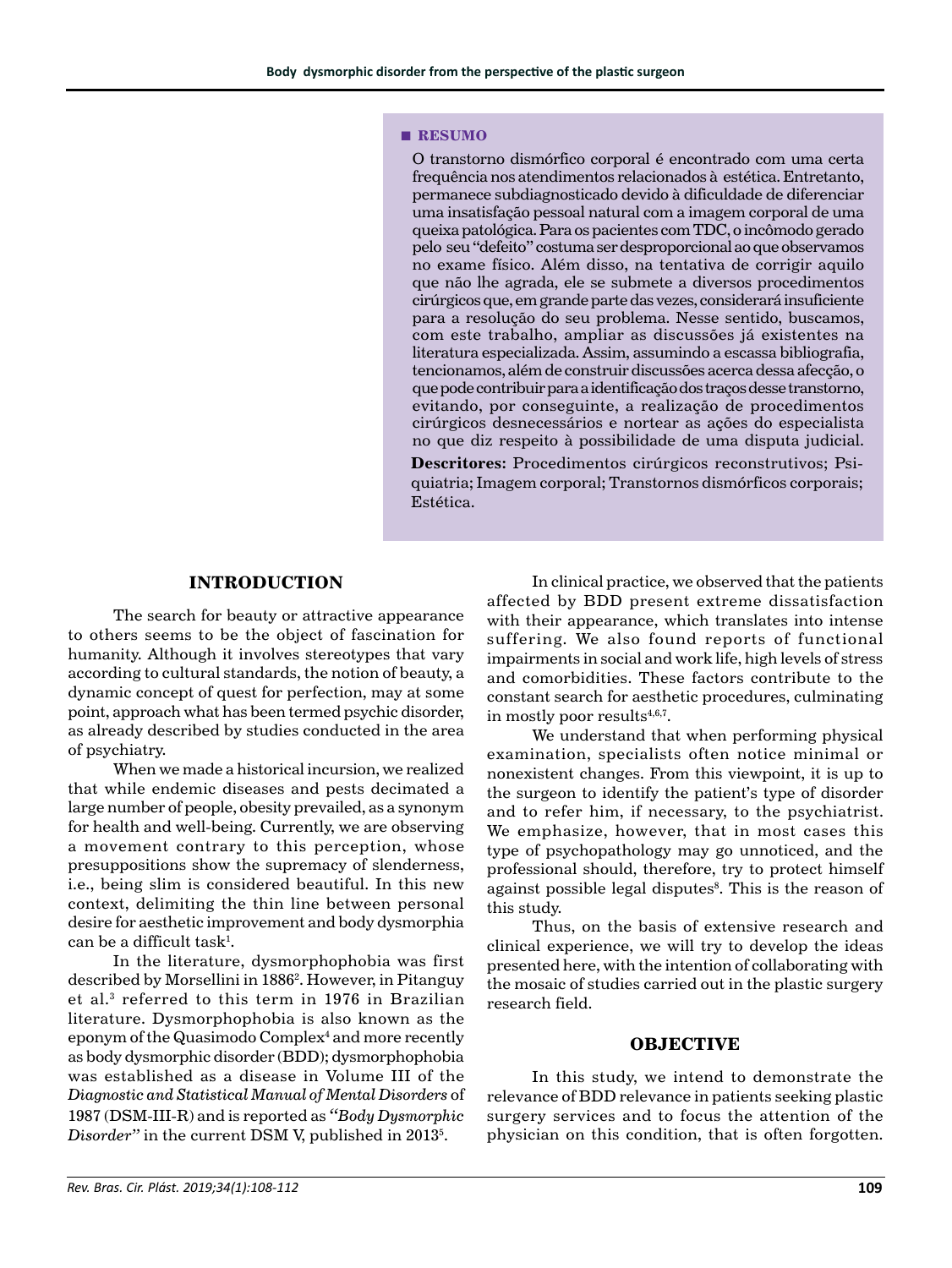We also seek to reiterate the importance of correct screening so that the team can refer patients for the appropriate treatment, thus, avoiding unnecessary aesthetic procedures. We also propose, in the case of BDD diagnostic uncertainty, to suggest possible ways for the surgeon to protect himself against the possibility of future legal problems.

## **METHODS**

We conducted qualitative and quantitative research, wherein we searched for articles, dissertations, book chapters and theses that focus on BDD, dysmorphophobia and Quasimodo syndrome. To broaden our theoretical scope, in what concerns specifically databases, we emphasize PubMed, SciELO, Lilacs and Bireme.

#### **DISCUSSION**

Starting from the current expansion of aesthetic surgical procedures, which exceeded 10 million in 2005, according to Crerand et al.<sup>9</sup>, and reached 629 thousand in Brazil alone in  $2009^{10}$ , the exaggerated worship of physical form is evident. Among the factors that motivate the requirement for such aesthetic surgical procedures is the common notion that a sculptural body is necessary to achieve professional and personal success. Similarly, an increasingly precocious aesthetic concern among young people, the endless quest for perfection (facilitated by the vast tools of Plastic Surgery), constant discussions about diet, exercise, and fashion, which corroborate certain patterns of beauty, can feed among other factors, the experience lived in BDD. Such lifestyle conditions provide an environment conducive to the development of this condition, thus, making it more evident.

Bellino et al.<sup>11</sup> reported that  $0.7\%$  of the general population experiences the disease, while Macley reported an incidence of  $1\%$  to  $2\%$ <sup>12</sup>. Aouizerate et al. reported that 9.1% of the population may seek cosmetic surgery<sup>13</sup>. Although there are several social factors involved, the etiology is not fully understood to date. It is believed that the etiology may be associated with the patients' own psychological status regarding their image, as built from childhood and influenced by the external environment during development $14,15$ . In addition, the patients who present an exaggerated self-criticism of their aesthetic appearance may be more likely to progress to this pathological condition<sup>16</sup>.

More recent studies suggest the involvement of neurobiological abnormalities. For example, it is possible to detect neurotransmitter changes using functional magnetic resonance. Moreover, the studies also reported abnormal activations of specialized areas, as assessed by analytical and detailed visual processing, in these patients; these abnormal activations were more intense in patients with severe symptoms<sup>7</sup>.

It is also observed that the patient may identify with the image of a certain person or character, leading him to seek ways that make him appear similar to the figure with whom he identifies himself. This identification may be related to what is considered an ideal of beauty and is often embodied in famous personalities, family members, or even inanimate figures, such as  $d$ olls<sup>17</sup>.

BDD often develops in adolescence; the condition evolves gradually, with the initial concerns that were considered "normal" degenerating to pathological, over time (months to years). However, in some cases, BDD is suddenly triggered by important emotional events. At this point, the degree of *insight* involved, i.e., the selfperception of disease is variable. Hence, the patient's level of perception of his illness is minimal compared to the discomfort generated by the defect. Therefore, in objective terms, the sites involved in the complaints are similar to those of non-pathological conditions. However, we note that the level of suffering generated is intensified, which can lead to extreme stress, obsession, and emotional torture.

In this pathological context, the presence of another comorbidity, such as social phobia, becomes less important than it was in the past when very little was known about the disease<sup>18</sup>.

Specialized studies indicate that a significant proportion of 12–15% of the patients have a correlation with obsessive compulsive disorder  $(OCD)<sup>6</sup>$ , characterized by the presence of compulsive and repetitive behavioral stereotypes, such as the act of looking at oneself too long in the mirror or applying makeup excessively, a factor that can lead to confusion in the distinction between BDD and OCD. Moreover, depression, anxiety, abusive use of psychoactive substances, and even suicidal idealization are emphasized in 22 to 28% of the cases<sup>19</sup>.

We have commonly observed that obsessivecompulsive disorder and other psychiatric conditions are associated with eating disorders, such as anorexia and bulimia, which are also associated with dysmorphophobia17. The degree of severity may range from almost normal to mild to severe impairment of functionality in patients who only leave the house at night to avoid public encounters.

In severe cases described in the available literature, there are events of violence against the physician, including murders, fruits of achieved "failure"6,8,13. Therefore, we should be aware of BDD in patients seeking aesthetic care who report of various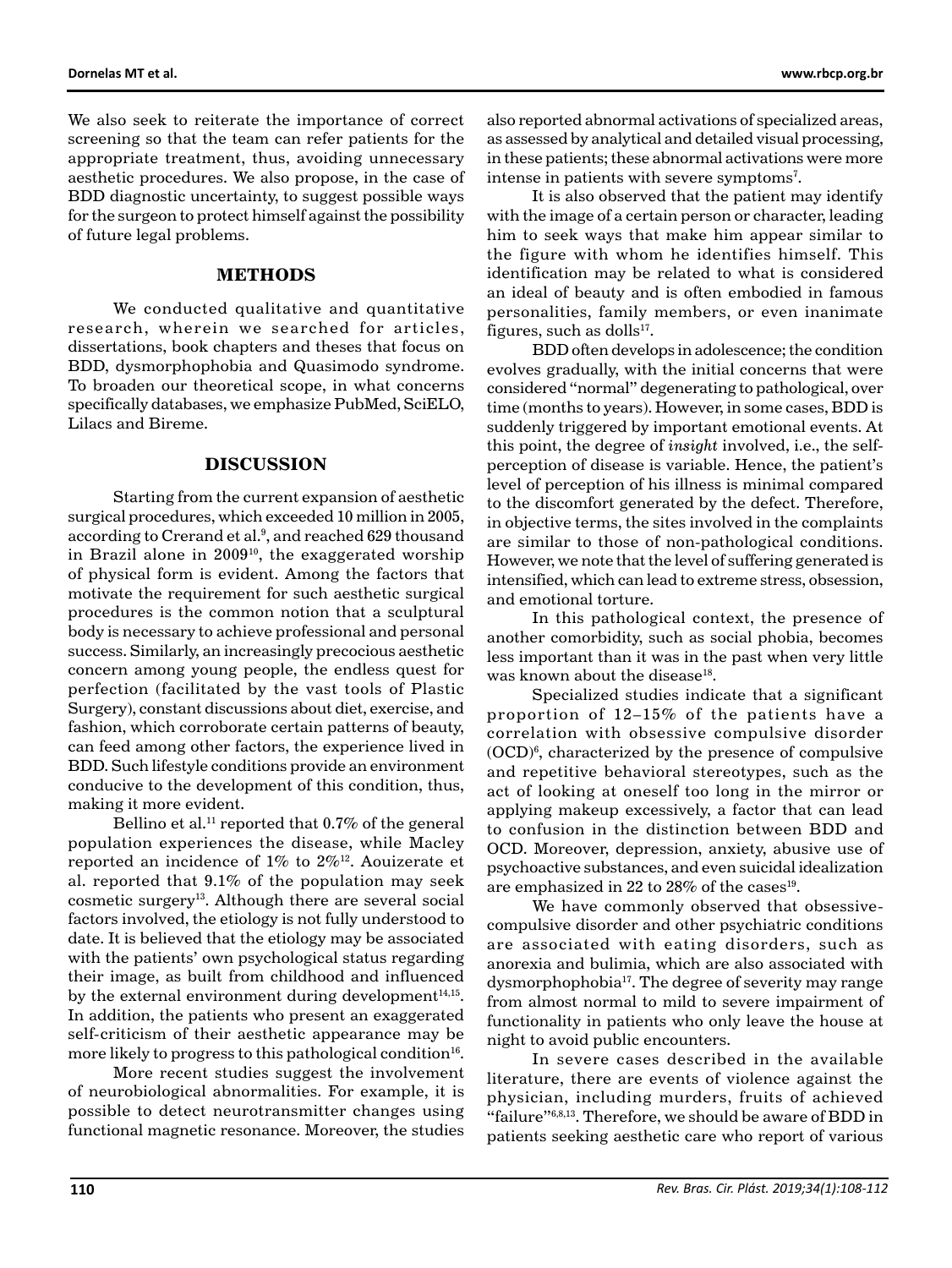procedures performed, which were unsatisfactory or unnecessary.

Consequently, even in those who have had little or no previous surgery, it is up to the specialist to carry out careful anamnesis, with the purpose of eliciting a diagnosis due to unfounded complaints of minimal or unnoticeable defects, refined physical examination, and administration of a questionnaire<sup>20</sup> investigating the degree of discomfort generated by the "deformity". If necessary, the doctor may contact surgeons who have treated the patient previously or even seek medical  ${\rm history}^8.$ 

 We propose that treatment should be conducted mainly by the psychiatrist and the psychologist and should involve cognitive-behavioral measures and lifestyle changes, inclining towards a more active lifestyle. We also understand that medication can be used, such as selective serotonin reuptake inhibitors and tricyclic antidepressants, which can produce satisfactory results. After this follow-up, the patient may return to the plastic surgery outpatient clinic for  $reassessment<sup>21</sup>$ .

Based on our discussion thus far, we understand that from a legal viewpoint, the plastic surgeon must protect himself against possible judicial litigation. Hence, preoperative documentation is of great value in the case of BDD. We also emphasized the use of a questionnaire, such as COPS<sup>22</sup>.

The surgeons may also protect themselves by ensuring that the patients signs a Free and Informed Consent Term (FICT), through which the patient can authorize that his current physician can contact other experts already consulted, thus, valuable information may be obtained from the patient's records that may reveal presence of the disorder. Finally, we believe that the patient should agree that the final surgery outcome may not be exactly as he expects, since the surgical process is subject to biological variations and intercurrences inherent to the surgeon $8$ .

Considering the possibility of a legal dispute, we must mention that we were unable to find guidelines that a plastic surgeon must follow in this respect in the available literature. However, considering the cases already described, we understand that these can serve as a reference for the specialist in such situations.

In judicial dispute cases, we also noted that a patient's lawyer could question the validity of the signed FICT in the court, based on the presence of BDD, which in the light of law, would compromise the judgment of his client. Nevertheless, we believe that such an argument could be invalidated, since there is no established diagnosis of BDD in the patient's medical history. Thus, although signing this document is a legal practice to ensure that the patient is aware of

all the risks involved in a surgical procedure, we defend that it is the physician's duty to inform the patient of the possible material risks and complications and of clarifying that the final surgical result is influenced by interference from factors not related to medical conduct, thus, avoiding questioning of the document's validity and possible allegations of negligence<sup>8</sup>.

# **CONCLUSION**

Considering the BDD prevalence and its relevance among patients seeking aesthetic surgeries, we emphasize the diagnostic possibility of BDD in patients with unfounded and distorted complaints. Due to the challenging nature of the disease, the surgeon must be careful in his approach, including proper anamnesis and careful observation. We believe that demonstrating receptivity and understanding is fundamental, rather than merely referring the patient to the psychiatrist.

We reiterate that surgery in these cases will often lead to unsatisfactory results for both the patient and the surgeon and may even lead to judicial outcomes.

Regarding the appropriate treatment, we suggest selective serotonin reuptake inhibitors and cognitive behavioral therapy, according to the condition's severity.

With respect to other considerations, we suggest that more studies are needed with the aim of facilitating diagnosis and standardization of conducts. In addition, we believe that it is necessary to estimate the real prevalence of psychopathology in the population, which could imply decreased requirement for unnecessary surgical procedures and fewer lawsuits.

Finally, from the legal viewpoint, the physician must guard against possible legal problems involving the surgical outcomes and the dissatisfaction of a BDD patient. To do so, the physician must use all various resources available, considering that there are no laws or well-defined guidelines for a legal dispute between BDD patient and his doctor.

# **COLLABORATIONS**

- **MTD** Analysis and/or data interpretation, conceptualization, final manuscript approval, writing - original draft preparation, writing review & editing.
- **MPDC** Analysis and/or data interpretation, final manuscript approval, project administration, writing - original draft preparation, writing review & editing.
- **LDC** Writing original draft preparation, writing review & editing.